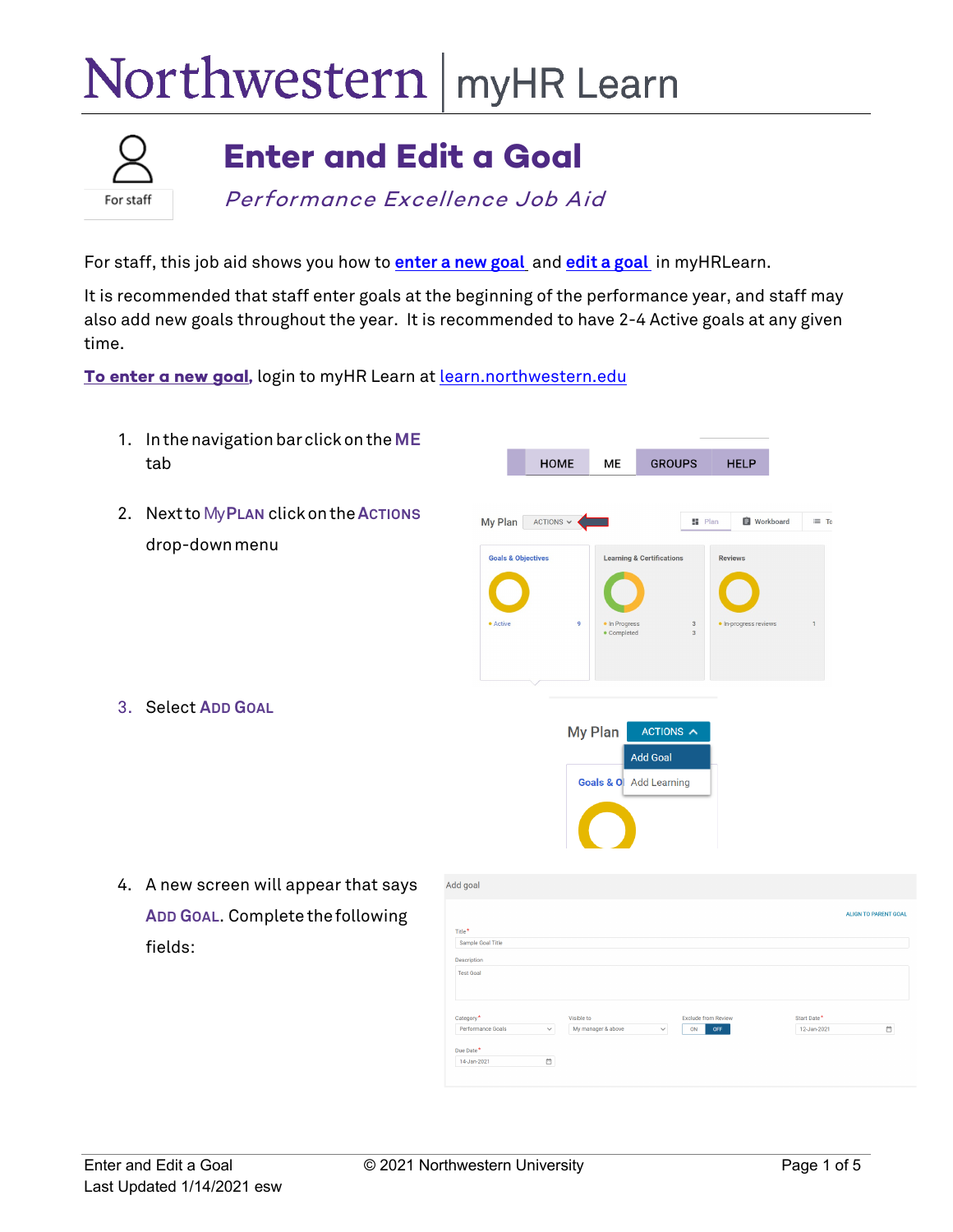- 5. **Title** ofthegoal(255characterlimit). Add a SIMple title
- 6. **Description**of the goal (OPTIONALuse this space to add detail, metrics, or milestones).
- 7. **Category** of the goal**,** from the drop-down menu, select from the following:
- **Performance Goals**  goals tied to performance outcomes prioritized within your role, connected to job responsibilities, special projects or professional skills and/or behavior.
- **Professional Development** goals related to growth, including gaining knowledge, practicing skills or acquiring job-related experience that may help you develop as a professional, but are not required for current performance.
- 8. **Start and Due Date** Select an appropriate start date and target date for completion
- 9. Depending on the time of year, you have the option to choose if you would like this goal added to your review. By default the "Exclude from Review" is turned off

Sample Goal Title

Title $*$ 

Description

Description of the goal (OPTIONAL- use this space to add detail, metrics, or milestones).

## Category<sup>\*</sup>



Professional Development

## **Exclude from Review** ON **OFF**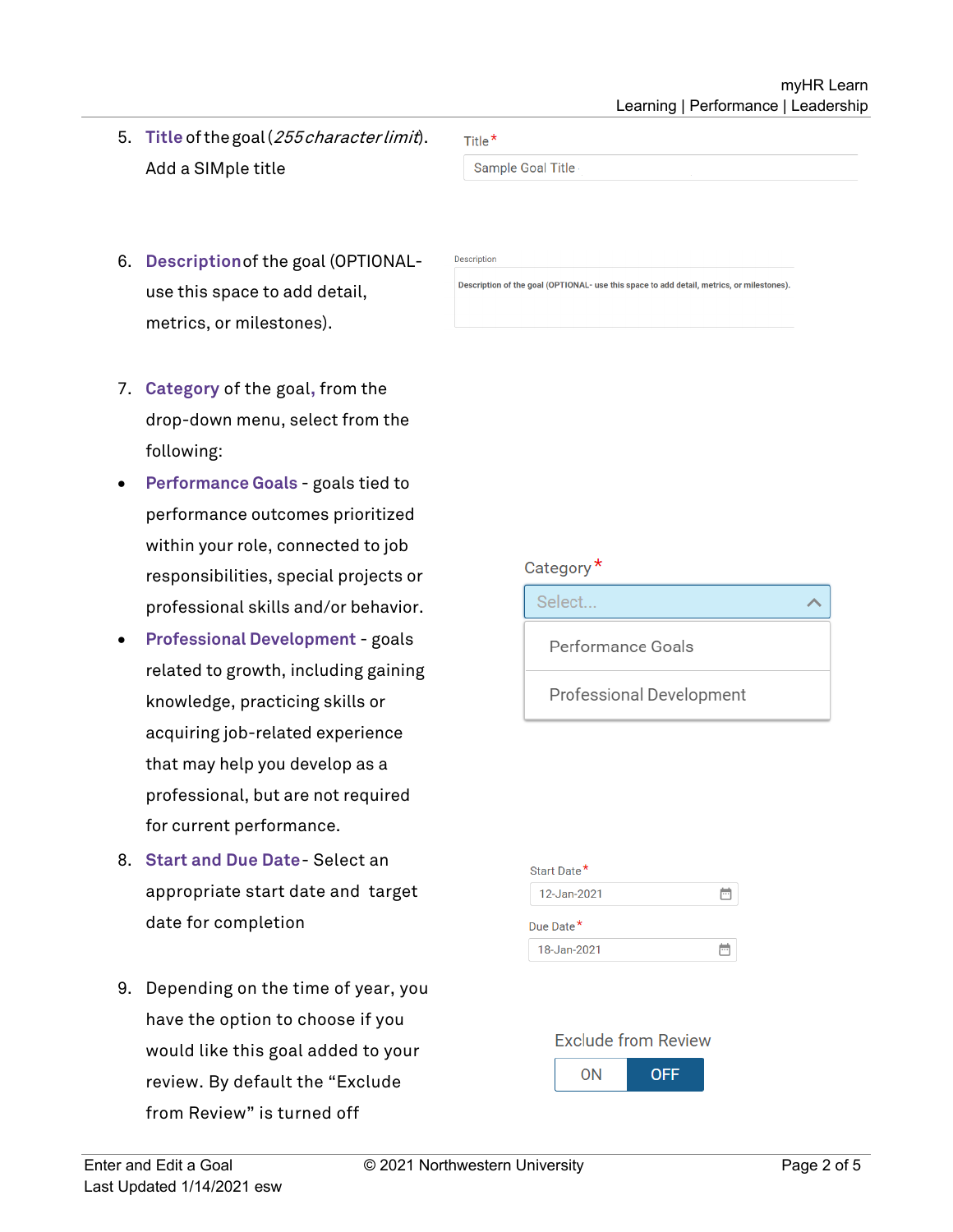meaning goals are included in reviews.

- **10.** Once you complete, scroll down past Goal Activities and Resources and Click**SAVE** . You will see a green bar that says "Goal created successfully"
- 11. After clicking SAVE, go back to the **ME** tab and ensure that your new goal is visible.

| <b>SAVE</b><br><b>CANCEL</b>                                                                                                                                     |          |
|------------------------------------------------------------------------------------------------------------------------------------------------------------------|----------|
| Goal created successfully.                                                                                                                                       | $\times$ |
| My Plan ACTIONS v<br><b>Goals &amp; Objectives</b><br>• Active<br>10<br>Goals & Objectives   ▼ Filt<br><b>NAME</b><br><b>Sample Goal Title</b><br>C<br>Test Goal |          |